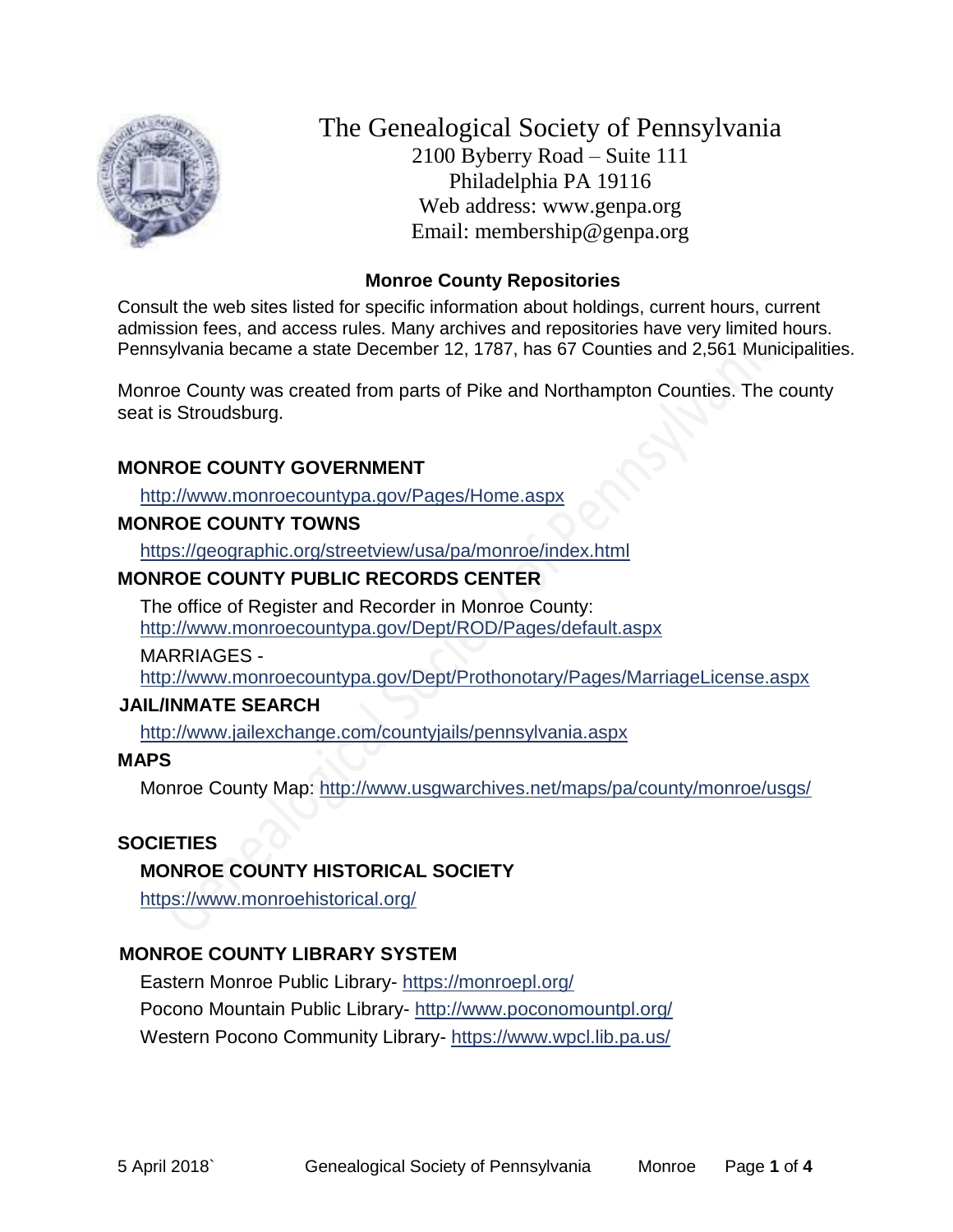### **RESOURCES**

- **Genealogical Society of Pennsylvania GSP** [http://GenPA.org](http://genpa.org/) **GSP Research** <https://genpa.org/research/>
- PAGenWeb Monroe County <http://usgwarchives.net/pa/monroe/>
- Obituaries –
- **LDS** <http://ldsgenealogy.com/PA> [http://www.newspaperobituaries.net/pennsylvania/monroe\\_county\\_obituaries.htm](http://www.newspaperobituaries.net/pennsylvania/monroe_county_obituaries.htm)
- County Newspapers
	- o *Pocono Record* <http://www.poconorecord.com/>
	- o *Stroudsburg Pocono Record* (1965-1977) [https://newspaperarchive.com/us/pennsylvania/stroudsburg/stroudsburg-pocono](https://newspaperarchive.com/us/pennsylvania/stroudsburg/stroudsburg-pocono-record/)[record/](https://newspaperarchive.com/us/pennsylvania/stroudsburg/stroudsburg-pocono-record/)
- **Random Acts of Kindness** <https://www.raogk.org/>
- **Family Search LDS:** <https://familysearch.org/>Free site but does require a login Collection List <https://familysearch.org/search/collection/list> https://www.familysearch.org/wiki/en/Monroe County, Pennsylvania Genealogy
- **Collections at the Historical Society of Pennsylvania HSP**  <http://hsp.org/collections>
	- HSP is membership based and there is a fee 1300 Locust Street, Philadelphia, PA 19107 215-732-6200 ext. 235 or [membership@hsp.org](mailto:membership@hsp.org)
- **RG-47. RECORDS OF THE COUNTY GOVERNMENTS** Guide to African American Resources at the Pennsylvania State Archives <http://www.phmc.state.pa.us/bah/aaGuide/AA-RG-47.html>
- **National Archives of Philadelphia** (**NARA**) Mid Atlantic Region: [http://www.nara.gov/research\\_rooms/mid\\_atlantic/](http://www.nara.gov/research_rooms/mid_atlantic/) **Records Request Process**

National Archives 14700 Townsend Road Philadelphia, Pennsylvania 19154-1096 Telephone: (215) 305-2044 Fax: (215) 305-2038 E-mail: [philadelphia.archives@nara.gov](mailto:philadelphia.archives@nara.gov) <https://wwwarchives.gov/philadelphia>

### **Naturalizations: NARA**

Pennsylvania: Philadelphia, 1790-1991; Pittsburgh, 1820-1979; Erie, 1940-1972; Scranton, 1901-1990; Wilkes-Barre, 1943-1972; Williamsport, 1909-1913; and Harrisburg, 1911-1917

### **MILITARY**

The National Archives at Philadelphia (**NARA**), through its partners Ancestry.com and Fold3.com, provides access to records relating to the military service of individuals from the American Revolution through World War II. Please note that Official Military Personnel Files from World War I to the present are held by the National Archives at St. Louis. <https://www.archives.gov/st-louis>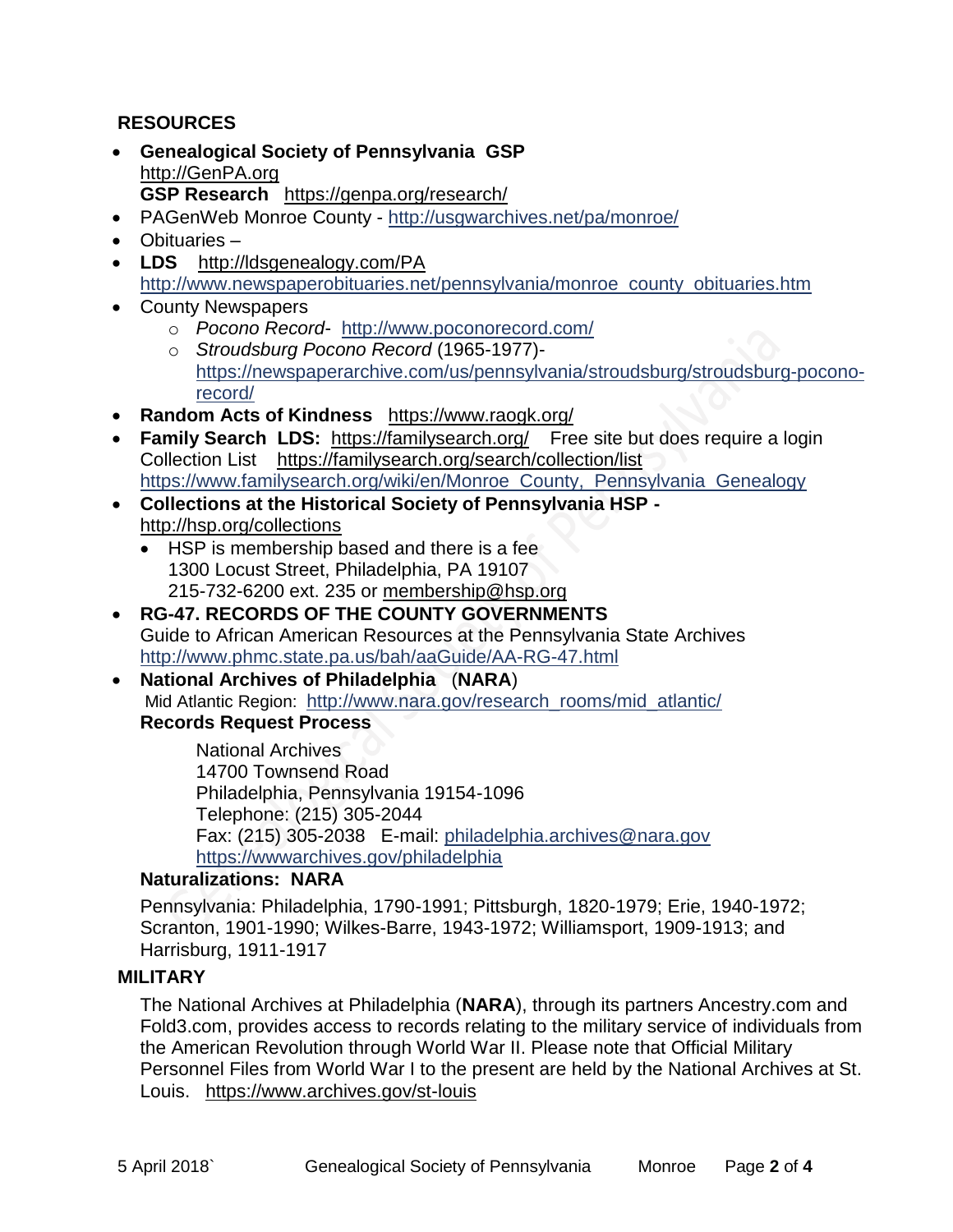World War I and World War II, Fourth Enumeration Draft Cards can also be accessed through our partner sites. In addition, Records of the Selective Service System, 1940- 1969, for individuals from Delaware, Maryland, Pennsylvania, Virginia, and West Virginia are available from the National Archives at St. Louis. Copies of World War I draft cards can be requested from the National Archives at Atlanta [\(Atlanta.archives@nara.gov](mailto:Atlanta.archives@nara.gov) ).

For information on obtaining World War II era and later draft cards, please see <http://www.archives.gov/st-louis/archival-programs/other-records/selective-service.html> <https://www.archives.gov/philadelphia/public/family-history.html#military>

#### **Pennsylvania Military Records Research Guide**

<https://www.raogk.org/pennsylvania-genealogy/pa-military-records/>

#### **Probate – Wills Administrations**

Probate records may include Person's exact death date, Names of the family members, Family relationships, Names of spouses of children, Residences, Adoption or guardianship of minor children or dependents, Worth of the property and land holdings, Evidence of occupation, religion, or military service

### **Family Search:** Pennsylvania Probate Records, 1683-1994 <https://familysearch.org/>

This collection includes probate records created in Pennsylvania counties. The records include wills, estate records and indexes.

### **State of Pennsylvania Vital Records**

The **Pennsylvania State Archives** collects, preserves and makes available for study the permanently-valuable public records of the Commonwealth, with particular attention given to the records of state government.

Mailing address: 350 North Street Harrisburg, PA 17120 Email: Email PA State Archives Phone: (717) 783-3281

GPS address: 801 North 3rd Street Harrisburg, PA 17102 Coordinates: 40.266080, - 76.886053

# **BIRTH CERTIFICATES**, 1906-1910

The Division of Vital Records (DVR) maintains birth records that occurred in Pennsylvania from 1906 to the present.

For information on public records (births occurring from 1906 to 1910), click on Pennsylvania State Archives <http://www.phmc.pa.gov/archives/Pages/default.aspx>or our Genealogy page.

[http://www.health.pa.gov/MyRecords/Certificates/Genealogy/Pages/14125.aspx#.WNvL](http://www.health.pa.gov/MyRecords/Certificates/Genealogy/Pages/14125.aspx#.WNvLKfkrJHY) **[KfkrJHY](http://www.health.pa.gov/MyRecords/Certificates/Genealogy/Pages/14125.aspx#.WNvLKfkrJHY)** 

### **Death Certificates**, 1906-1965

Original birth certificates for 1906-1910 and death certificates for 1906-1965 are available at the State Archives. Digital copies of the 1906-1908 birth certificates and the 1906-1963 death certificates may be found on Ancestry.com. Pennsylvania residents can access these records free of charge through Ancestry.com Pennsylvania. A free account can be created.